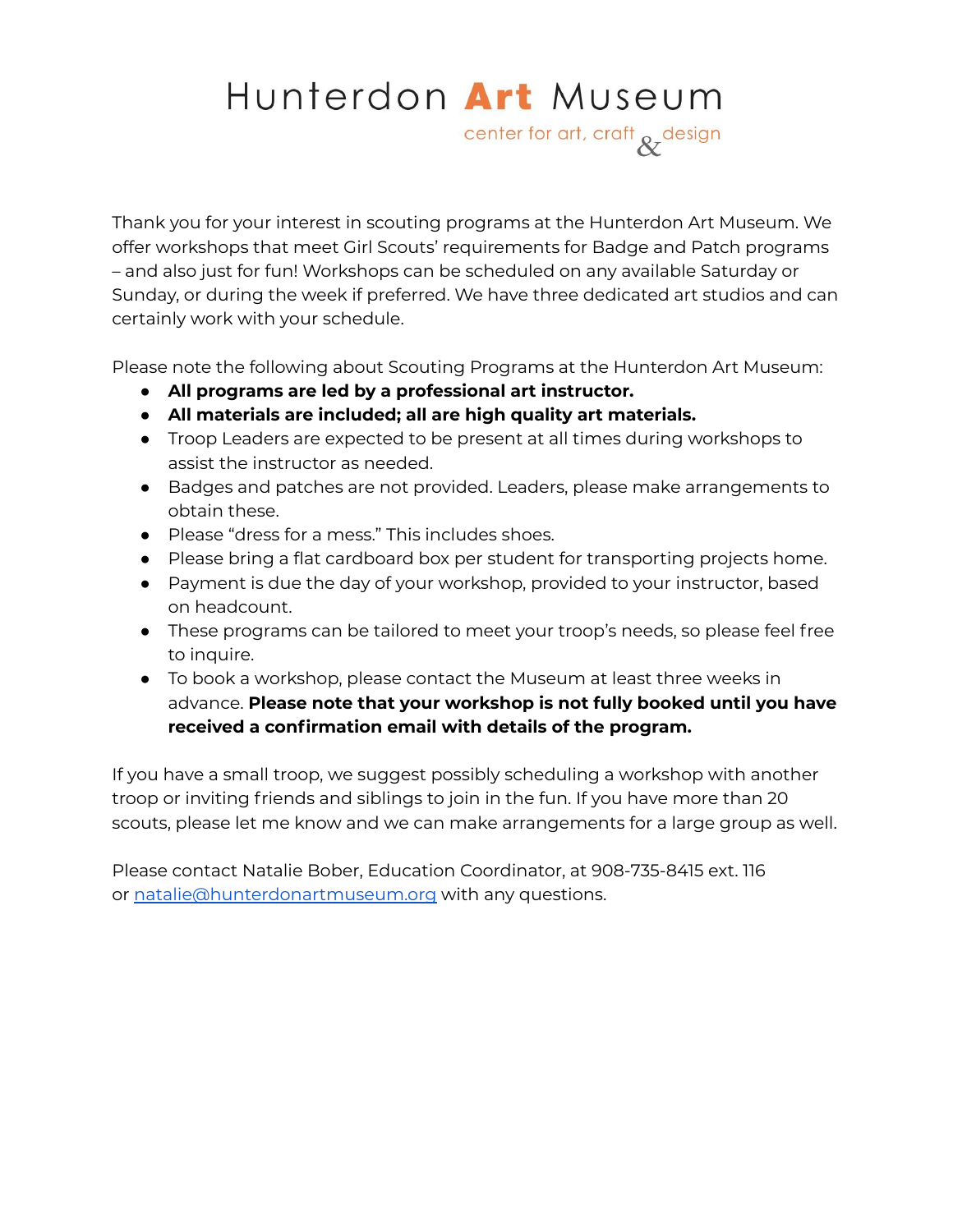#### **Programs and Descriptions:**

#### All American Girls Tea Party

The past comes alive when you explore the arts and crafts of women and girls throughout American history. Crafts influenced by various time periods will be included along with a tea party. Bring a favorite tea cup; tea party refreshments are provided. Dolls welcome, but not required.

- Appropriate for Daisies and up.
- Approx. time: 2 hours
- Price: \$170 (studio rental, set up, and teacher fee); plus \$8.50 materials per girl Maximum attendees: 20

#### Painting

Visit the Hunterdon Art Museum and get inspired! This painting workshop is perfect for the beginning artist or someone developing their skills. Learn about famous artists, different painting styles, murals and more. Create paintings of your own and experiment with different techniques for using tempera, watercolor, and acrylic paints. Explore color, composition, and mood while you earn your Painting Badge. Please bring a smock, a nut free snack, and a flat box to carry home projects.

- Appropriate for Brownies and up.
- Approx. time: 2 hours Price: \$150 (studio rental, set up, and teacher fee); plus \$6.50 materials per girl
- Maximum attendees: 20

#### **Drawing**

Have fun learning the fundamental concepts of color, line, light, shape, perspective and shading. Use your imagination and a variety of drawing materials such as pencil, pastels, and charcoal. Exciting and challenging projects in still-life, landscape, and graphic arts will encourage your creativity and help develop your drawing skills to earn your Drawing Badge. Please bring a smock, a nut free lunch and a flat box to carry home projects.

- Appropriate for Juniors and up.
- Approx. time: 3 hours Price: \$180 (studio rental, set up, and teacher fee); plus \$5.50 materials per girl
- Maximum attendees: 20

#### Pottery and Clay

Earn your Potter badge at the Hunterdon Art Museum. Learn classic clay techniques of coil, slab, and pinch from professional artists. Each girl will create, sculpt and paint several clay creations. Please bring a smock, a nut-free snack, and a flat box to carry home projects.

● Appropriate for Brownies and up.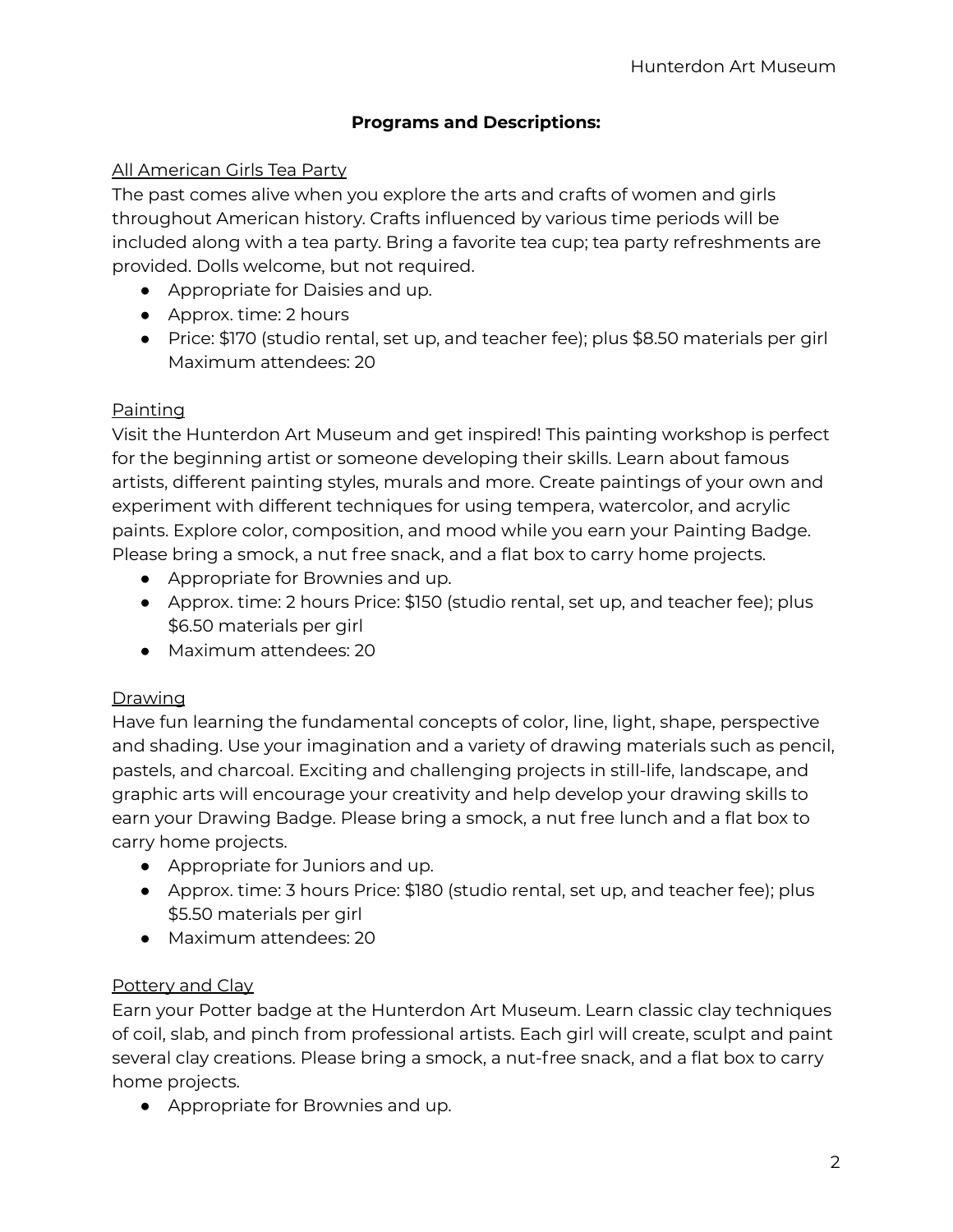- Approx. time: 2 hours Price: \$150 (studio rental, set up, and teacher fee); plus \$7.50 materials per girl
- Maximum attendees: 20

## **Jeweler**

Learn the skills of jewelry making taught by professional artists. Learn about findings, stones and gems while you earn your Jeweler Badge. Create several pieces to take home. Please bring a smock, a nut free lunch and a flat box to carry home projects. Appropriate for Juniors and up. Approx. time: 2 hours Price: \$150 (studio rental, set up, and teacher fee); plus \$7.50 materials per girl Maximum attendees: 20

## Craft Sampler

Are you crafty? Come to the Hunterdon Art Museum and experiment with different kinds of crafts. Learn color theory and different tie dyeing techniques; try hand-building with clay, make your own beads and more. Girls will have fun experimenting with a variety of materials and exploring color, texture, composition and design. Please bring a smock and a flat box to carry home projects. Earn your Craft Sampler patch.

- Appropriate for Brownies and up.
- Approx. time: 2 hours Price: \$150 (studio rental, set up, and teacher fee); plus \$6.50 materials per girl
- Maximum attendees: 20

## Girls Go Green

Celebrate Earth Day and Go Green! Talk about the planet, its resources, and how to preserve them. Then use your imagination, plus mixed media, recycled and re-purposed materials to turn unexpected objects into extraordinary, eco-friendly art. Experiment with color, texture, and composition. The possibilities are endless. Earn your Girls Go Green patch. Please bring a smock and a flat box to carry home projects, and a nut free snack if desired.

- Appropriate for Brownies and up.
- Approx. time: 2 hours
- Price: \$150 (studio rental, set up, and teacher fee); plus \$6.50 materials per girl
- Maximum attendees: 20

## Me & My Gal Art Party: Clay and Jewelry

Come with the Gal in your life (mother, grandma, aunt, etc.) to create art together. You will take home beautiful, one-of-a-kind keepsakes along with great memories! Experiment with clay modeling techniques and jewelry making. All materials provided. Please bring a smock and a flat box to carry home projects.

- Appropriate for Brownies and up.
- Approx. time: 3 hours